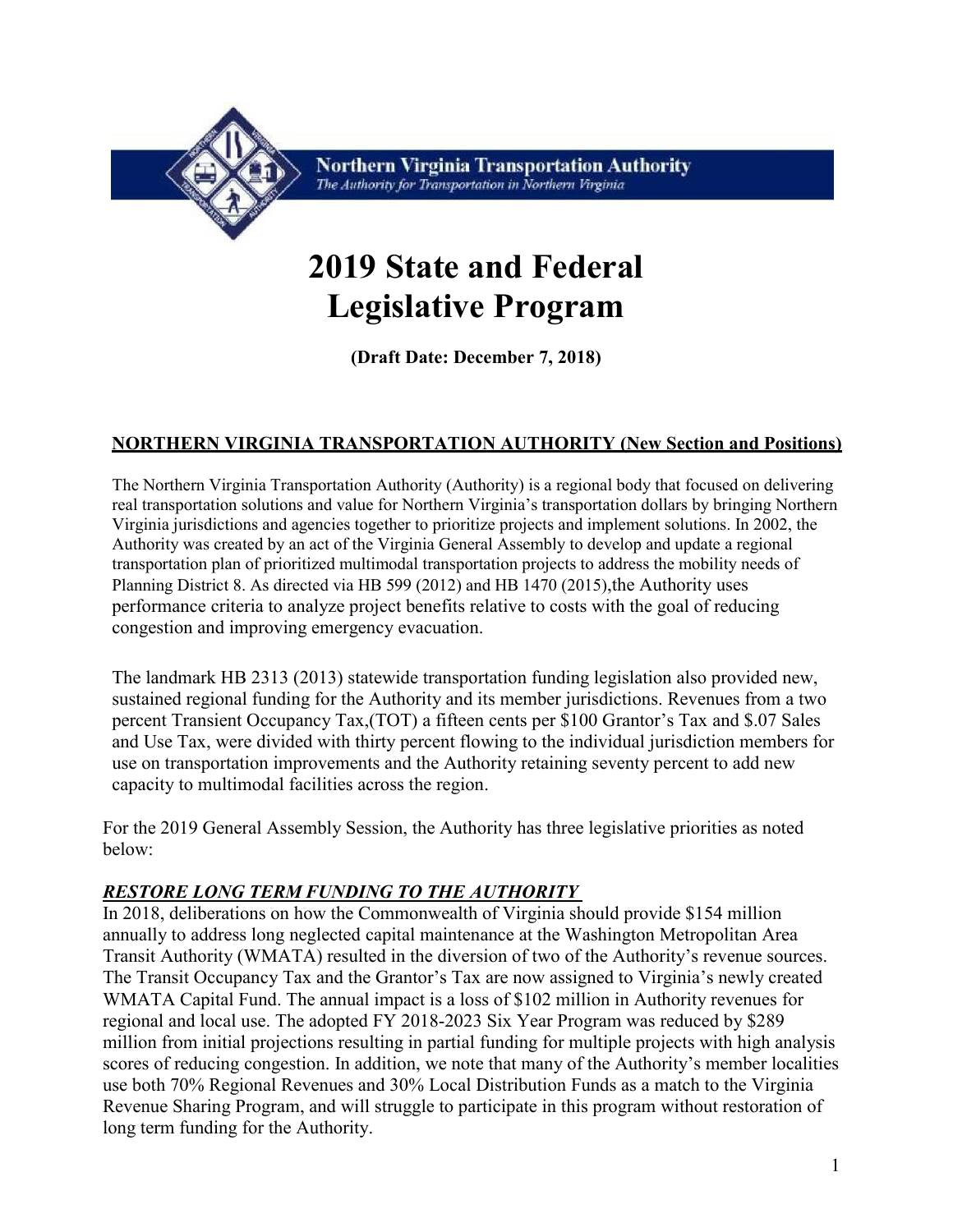## *ALLOW THE AUTHORITY TO PERFORM HB 599 PRIORITIZATION ANALYSIS*

Since the adoption of HB 599 (2012), the Authority has worked with the Virginia Department of Transportation (VDOT) and the Department of Rail and Public Transportation to create and use a prioritization evaluation process to determine which transportation projects will do the most to reduce congestion in our region. NOVA VDOT was not given any new revenues to undertake this work and indicated it had capacity to review only 25 projects every 4 years. However, the Authority, as an experiment with VDOT, incorporated HB 599 into the 2017 TransAction update (the region's long range transportation plan) and 352 projects were evaluated for their impact on congestion reduction. These results were incorporated into the Authority's FY2018-2023 Six Year Program. The Authority believes it is more efficient to perform the analysis based on the approach of incorporating HB 599 into TransAction as it has high benefit to the region. It is more efficient and provides a wider regional look at congestion relief than can be obtained through the process as originally envisioned in HB599. The Authority seeks the transfer of responsibility for the HB 599 analysis from VDOT to the Authority.

## *PROVIDE THE AUTHORITY THE SAME FLEXIBILITY IN FUNDING OPERATIONS AS THE HAMPTON ROADS TRANSPORTATION ACCOUNTABILITY COMMISSION*

The Authority seeks the same flexibility in which funding sources are used to support administration and operations expenses as the Hampton Roads Transportation Accountability Commission.

# **STATE LEGISLATIVE PROGRAM**

## *STATE FUNDING*

**Allocation of Statewide Revenues:** It is important that Northern Virginia continues to receive its fair share of statewide revenues, as required in HB 2313. This is especially important as various formulas and processes for transportation funding are being created and/or modified.

- **State of Good Repair: The Authority recommends an increase in the percentage of State of Good Repair revenues that come to NorthernVirginia.**
	- o The Authority requests that the Commonwealth also consider the condition of our region's secondary and urban roads when allocating the State of Good Repair and Highway Maintenance and Operations Funds (HMOF). Northern Virginia is only expected to receive 6.39 percent in FY2019, of State of Good Repair funds this year as 87 percent of roads in Northern Virginia are in Fair or Better Condition. However, according to VDOT's Dashboard, our secondary pavement conditions are the worst in the Commonwealth, with only 41 percent of these roads in Fair or Better Condition. This percentage is far less than the Commonwealth's average of 60 percent and far from the Commonwealth's 65 percent target. This is an on-going concern of the Authority as millions of people drive on our roads every day and these deteriorated pavements will only get worse until something is done to address them.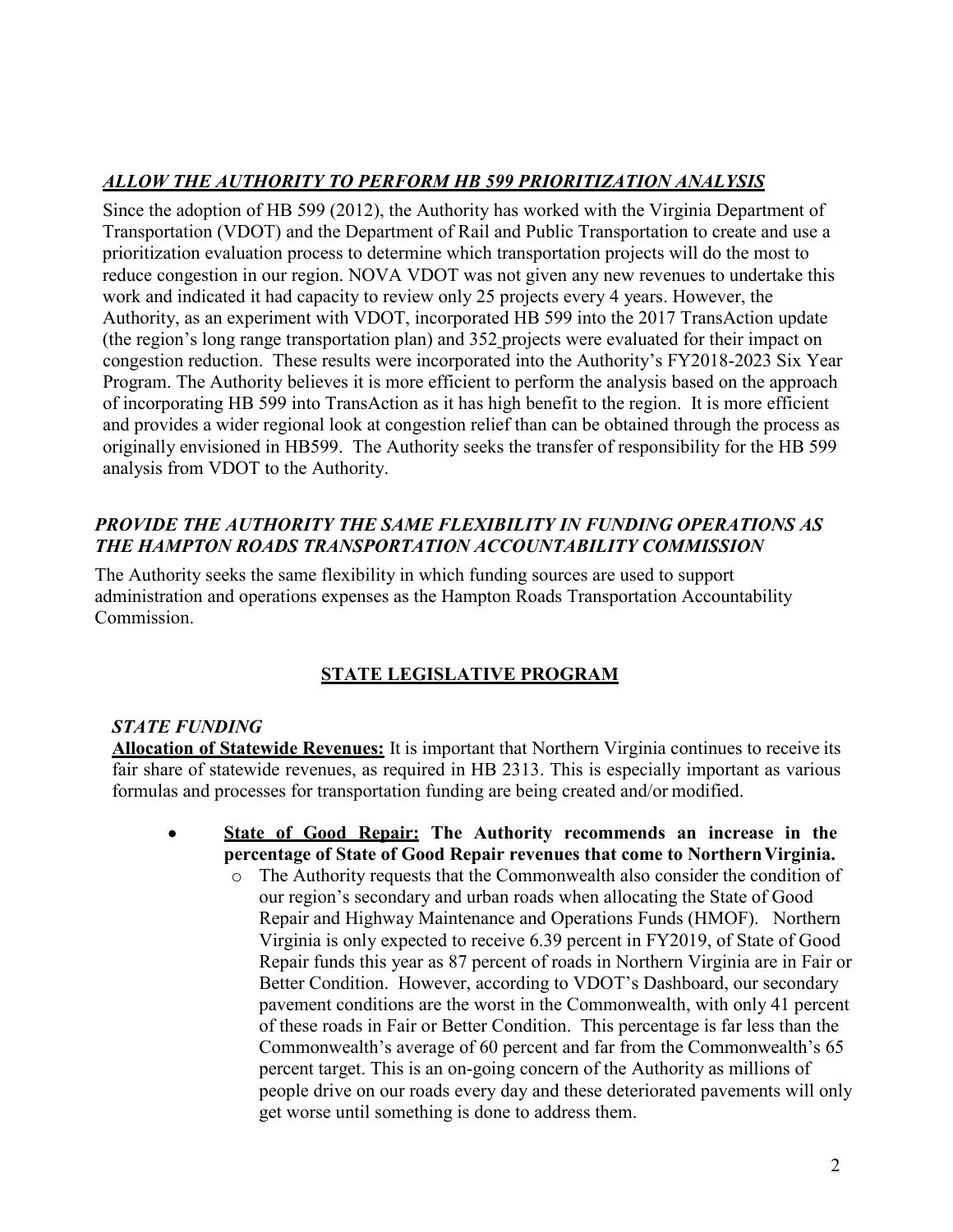## **Revenue Sharing: The Authority recommends that funding of the Revenue Sharing Program not be decreased below its current level of \$100 million.**

- o The Revenue Sharing Program, which significantly leverages state transportation funds by encouraging local governments to spend their own money on transportation projects, is important to the Authority and the region. This program has been a success in Northern Virginia, where our localities regularly apply for and rely on these funds to advance critical transportation projects. Given the transportation needs of the region while acknowledging that Smart Scale is extremely oversubscribed, projects funded through the Revenue Sharing Program are not only important to the localities that seek Revenue Sharing funds, but are important to the region as well.
- **Transit Capital Funding: The Authority supports efforts to fully address this anticipated state funding reduction with statewide resources to ensure that all the Commonwealth's transit systems continue to receive appropriate state resources to provide critical transit services.** Accessible and affordable transit services are an integral component to resolving Northern Virginia's traffic congestion challenges. Revised

# *WASHINGTON METROPOLITAN AREA TRANSIT AUTHORITY (WMATA)*

WMATA bus and rail services continue to support job and population growth in the Commonwealth of Virginia and Northern Virginia. The Authority, in addition to WMATA's Virginia jurisdictional partners, are on track to enhance the system through significant investments, e.g. Silver Line completion, new Potomac Yards station and numerous park and ride garages along I-66. WMATA, its funding partners, stakeholders and users are at a critical crossroads as we collectively try to determine the future of this important transportation infrastructure and also protect the cumulative billions of dollars already invested by local, state and federal government, by this Authority and by the private sector.

Metrorail in particular is a significant driver of the Commonwealth's and Northern Virginia's economy. The transit system station locations are the focus of some \$25 billion in residential and commercial development and economic activity around rail facilities generates \$600 million a year in state tax revenues.

- **A. State of Good Repair**: **The Authority supports legislation and funding necessary to sustain investments in transit and keep transit systems in a state of good repair, including maintaining dedicated funding for Metro.**
	- o The Authority opposes any legislation that would shift the Commonwealth's responsibility for transit funding to localities or regions.
- **B. Safety: The Authority supports adequate funding for and oversight of WMATA as it enhances the safety and security of the system and its riders. The Authority applauds work being done to stand up the Metro Safety Commission to ensure adequate oversight of WMATA's efforts.**
	- o The Commonwealth is a valuable partner in ensuring that WMATA continues to move ahead with important safety and infrastructure capital improvements in its system, and must work with the Federal Government to ensure that it, too, provides sufficient resources.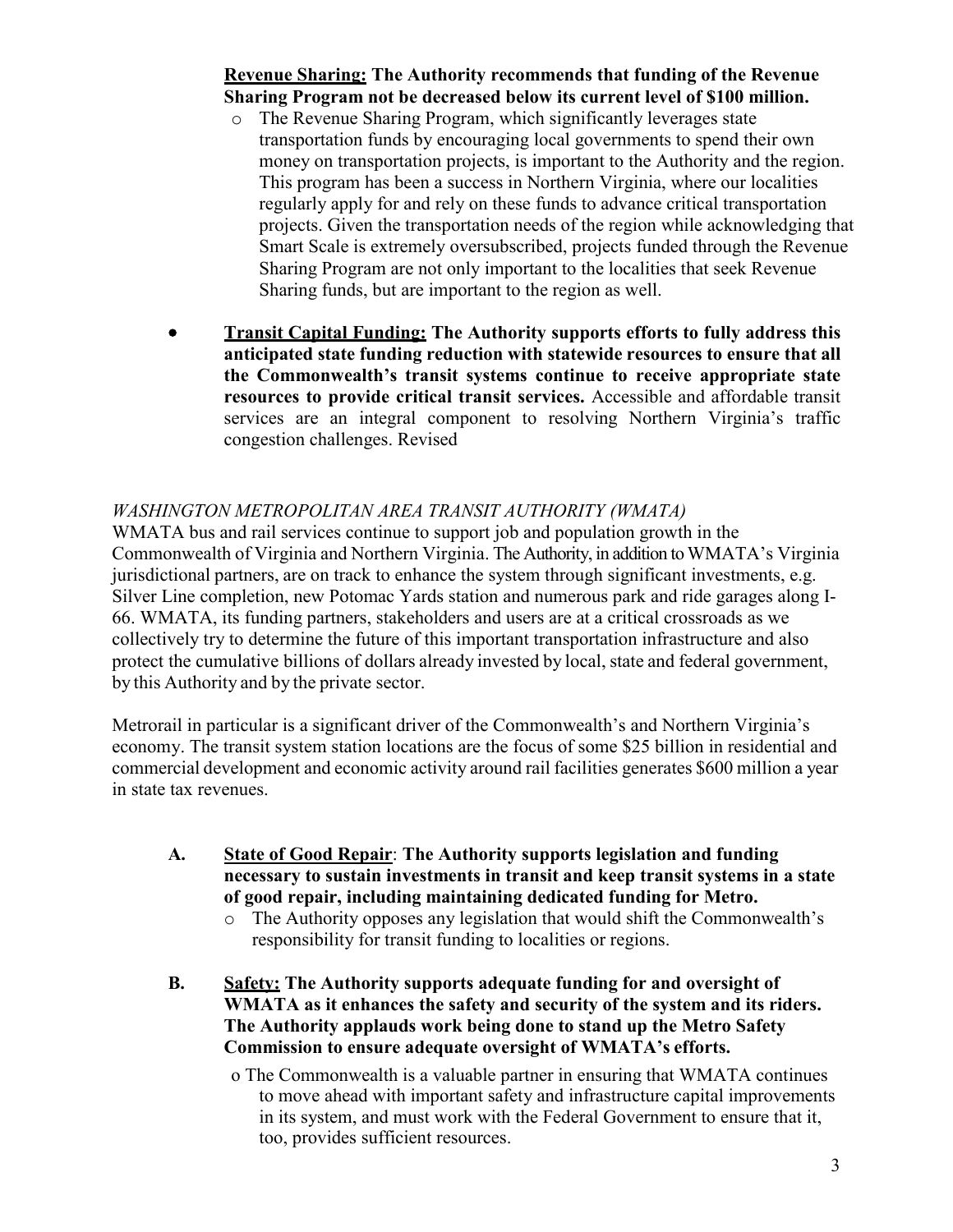- **C. Sustainable Governance, Operating and Funding Reforms: The Authority supports appropriate changes in governance structures and policies, operational practices, and funding sources as identified in SB 856/HB 1539, to address WMATA's current and long-term challenges.**
	- o Extending the \$300 million annually provided by the federal government, the Commonwealth, Maryland, and the District of Columbia, as provided in Passenger Rail Investment and Improvement Act of 2008 (PRIIA) beyond 2019 is critical. This funding addresses urgent capital needs and is especially important as WMATA works with the federal government and itsstate and local jurisdictions to improve safety and state of good repair issues throughout its system.
	- o The system staff, board and stakeholders must identify, adopt and implement reforms in all three areas in order to provide the Commonwealth, Northern Virginia and the National Capital Region with a transit system capable of supporting continued economic and population growth and national security response.
	- o WMATA Board governance reforms should recognize that those jurisdictions that fund Metro have a role in decision-making.
	- o Capital and operating funding agreements among all Metro stakeholders is essential to ensuring sustainable funding for maintenance and enhancements.
- **D. Maximize Metrorail's Existing Infrastructure: The Authority supports continued local, regional, state and federal investment in Metro that helps accommodate additional passenger growth in Northern Virginia, which is important for the entire Commonwealth and serves federal facilities in the National Capital Region.**
	- o While focusing on safety and state of good repair, the region must also work to address the WMATA capacity needs that serve Northern Virginia residents and businesses and federal facilities. The region is projected to continue to grow over the coming decades, placing more pressure on a Metro system that is already nearing capacity.
	- o Improvements to the system's core capacity are needed to attract and accommodate additional riders. Capital and operating resources and efficiencies are critical to ensuring that these needs are addressed. (Reaffirms Previous Position)

# *VIRGINIA RAILWAY EXPRESS (VRE)*

**The Authority supports efforts to identify funding for operating and capital costs to sustain current service, as well as funding to address natural demand growth in the region.**

- o VRE currently provides approximately 20,000 rides a day. Most of those utilizing the system are transit choice riders who would otherwise be driving on Northern Virginia's already congested roadways. VRE provides the equivalent of an additional lane on the I-95/I-395 and I-66 Corridors of Statewide Significance during peak periods, with less pollution, energy consumption and accident cost from highway operation.
- o VRE's 2040 System Plan identified capital and operating requirements needed for the system; and the associated Financial Plan found a clear need for increased funding even without any expansion of service. While some elements of the 2040 Plan have been funded through Smart Scale and the Atlantic Gateway projects, additional funding for capital and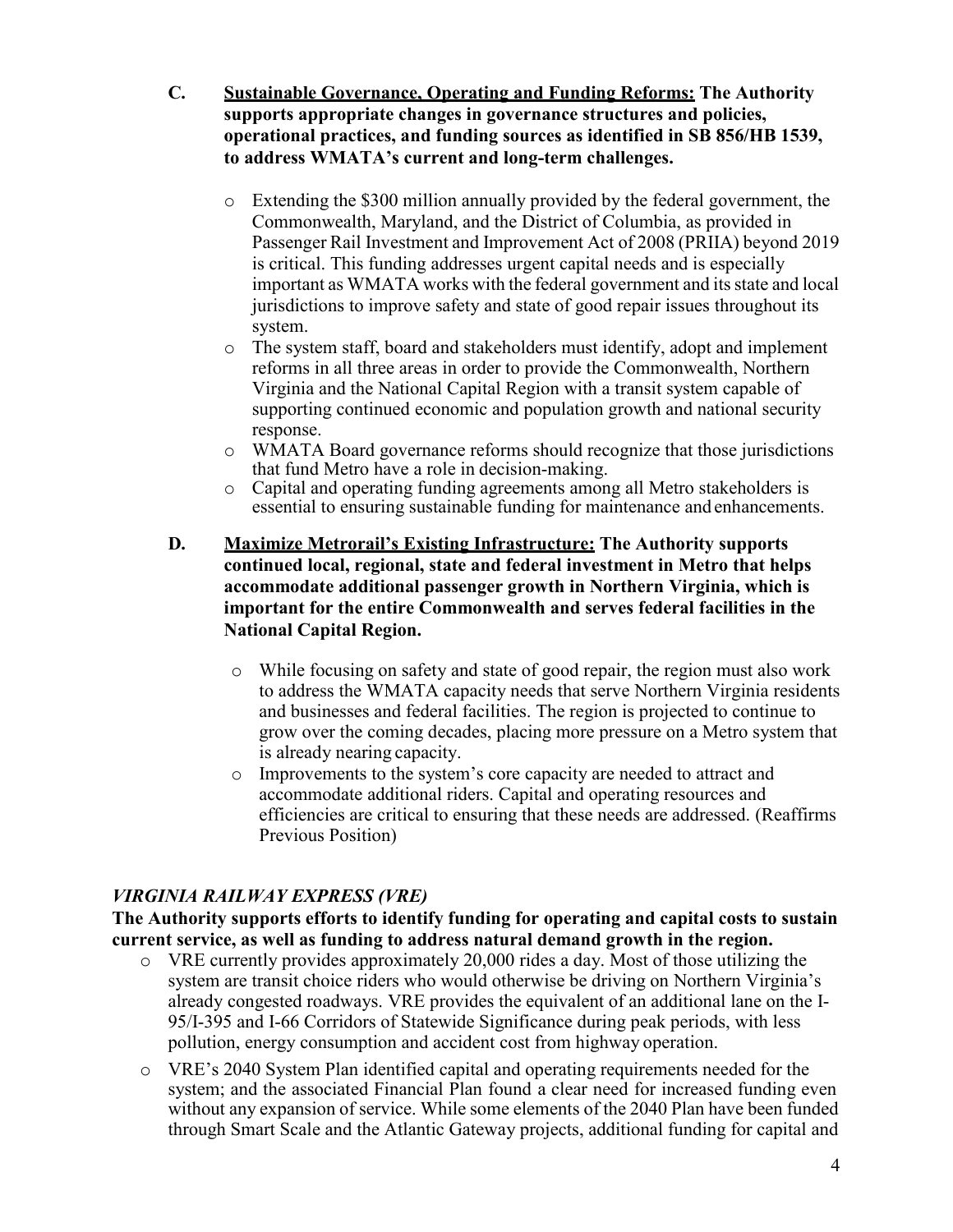operating remains a critical need to sustain the current level of service and meet future demand.

o The creation of the Commuter Rail Operating and Capital (CROC) fund and annual \$15 million allocation of regional gas tax revenue by the 2018 General Assembly was a clear acknowledgement of the critical role VRE plays in the regional transportation system. VRE is currently conducting an in-depth financial analysis to establish whether additional funding is needed to ensure VRE's financial security, as well as determining which capital projects are best suited for CROC funding in VRE's Capital Improvement Program.

# *PEDESTRIAN AND TRANSIT SAFETY*

**The Authority supports revisions to Virginia's existing pedestrian legislation to clarify the responsibilities of drivers and pedestrians in order to reduce the number of pedestrian injuries and fatalities that occur each year.** In particular, support legislation that would require motorists to stop for pedestrians in crosswalks at unsignalized intersections on roads where the speed is 35 mph or less and at unsignalized crosswalks in front of schools.

Strong safety records depend on strong safety practices and training and **the Authority supports training programs for transit systems, pedestrians and bicyclists**. (*Revises and reaffirms previous position*)

# *LAND USE PLANNING*

**The Authority supportsland use and zoning asfundamental local responsibilities and objects to certain land use provisions included in state law that could override the work done by our local governments and our residents, property owners, and the local business communities on land use and transportation plans.**

Land use provisions included in legislation during the 2012 Session provide that VDOT and the Commonwealth Transportation Board (CTB) can decide whether local transportation plans are consistent with the Commonwealth's current priorities. If they decide this is not the case, theyare able to withhold funding for transportation projects in counties. While the Authority is appreciative of efforts to better coordinate local and state transportation planning, it is also concerned that these provisions essentially transfer the responsibility for land use planning from local governments to the Commonwealth. (Reaffirms previous position)

**The Authority supports the ability of its member jurisdictions to collect both in-kind and cash proffers that assist with providing necessary transportation facilities and infrastructure to serve new development and help address transportation congestion and accessibility.**  Proffers have been a critical element in leveraging local, regional, state, and federal funds,which come together to fully fund necessary transportation projects in our region. Member jurisdictions and their landowner partners should have sufficient flexibility to explore all options to provide critical transportation facilities. (Reaffirms previous position)

# *SECONDARY ROAD DEVOLUTION/LOCAL MAINTENANCE PROGRAMS*

**The Authority opposes the transfer of secondary road construction and maintenance responsibilities to counties, especially if these efforts are not accompanied with corresponding revenue enhancements.** While there may be insufficient resources to adequately meet the maintenance and improvement needs of secondary roads within the Commonwealth,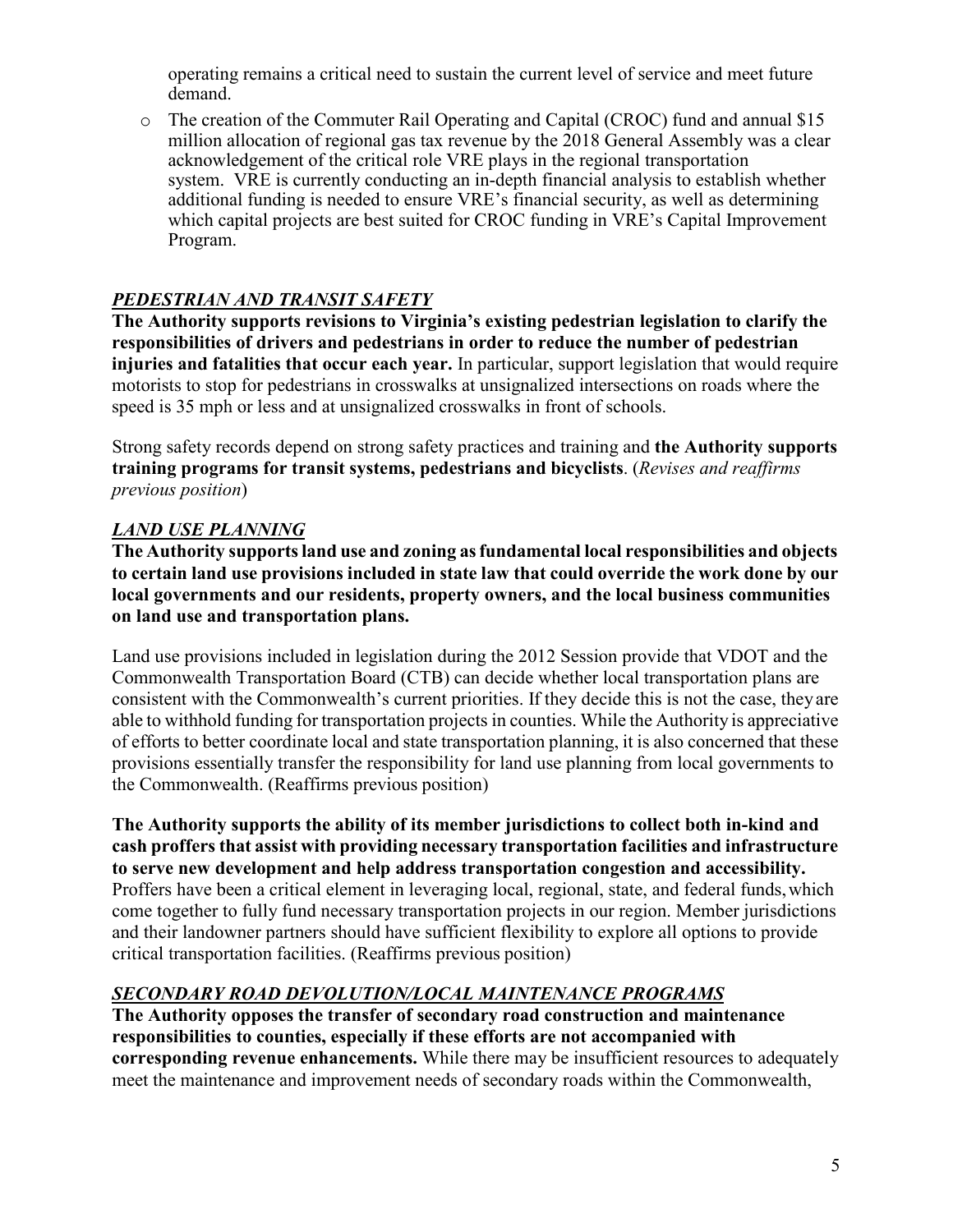the solution to this problem is not to simply transfer these responsibilities to local government that have neither the resources nor the expertise to fulfill them.

#### **The Authority opposes any legislative or regulatory moratorium on the transfer of newly constructed secondary roads to VDOT for the purposes of ongoing maintenance.**

**The Authority opposes changes to maintenance allocation formulas detrimental to localities maintaining their own roads.** Changing current formulas or requiring additional counties to maintain their roads could lead to a reduction in Urban Construction and Maintenance Funds, placing a huge extra burden on these localities. (Reaffirms previous position)

# *MAXIMIZING USE OF FACILITIES AND OPERATIONS*

A vital component of our transportation network is transportation demand management, such as high occupancy vehicle use, and teleworking, safe pedestrian and bicyclist movement; and encourage user friendly access to transit. The Authority supports these efforts to help mitigate roadway congestion and provide benefits to employers and employees. (Reaffirms Previous Position)

# **FEDERAL LEGISLATIVE PROGRAM**

# *SURFACE TRANSPORTATION PROGRAM REAUTHORIZATION*

The level of Federal investment in the nation's transportation infrastructure, including both maintenance of the existing system and expansion, must increase significantly

**USDOT must coordinate with regional agencies, including the Northern Virginia Transportation Authority and the Transportation Planning Board, and local governments** as it works to rules to establish performance measures and standards for numerous programs;

**The Congestion Mitigation and Air Quality Improvement Program (CMAQ) and Regional Surface Transportation Program (RSTP) are essential to the region.** These two programs are presently overextended and additional funding for both is crucial to address needs throughout the Country.

**To recognize the uniqueness of metropolitan areas, greater decision-making authority for determining how transportation funding is spent should be given to local governments and regional agencies, such as the Northern Virginia Transportation Authority; and**

**Safety and security must continue to be an important focus of transportation projects.**

**(***Revises and reaffirms previous position*)

## *WASHINGTON METROPOLITAN AREA TRANSIT AUTHORITY (WMATA) FUNDING*

- **A. Extending Passenger Rail Investment and Improvement Act of 2008 (PRIIA) Funding and Safety: The Authority supports WMATA's effortsto enhance the safety and security of the system and its riders, through adequate funding and oversight.**
	- oThe federal government is a valuable partner in ensuring that WMATA continues to move ahead with important safety and infrastructure capital improvements in its system. The \$300 million annually provided by the federal government, the Commonwealth, Maryland, and the District of Columbia, as provided in Passenger Rail Investment and Improvement Act of 2008 (PRIIA) addresses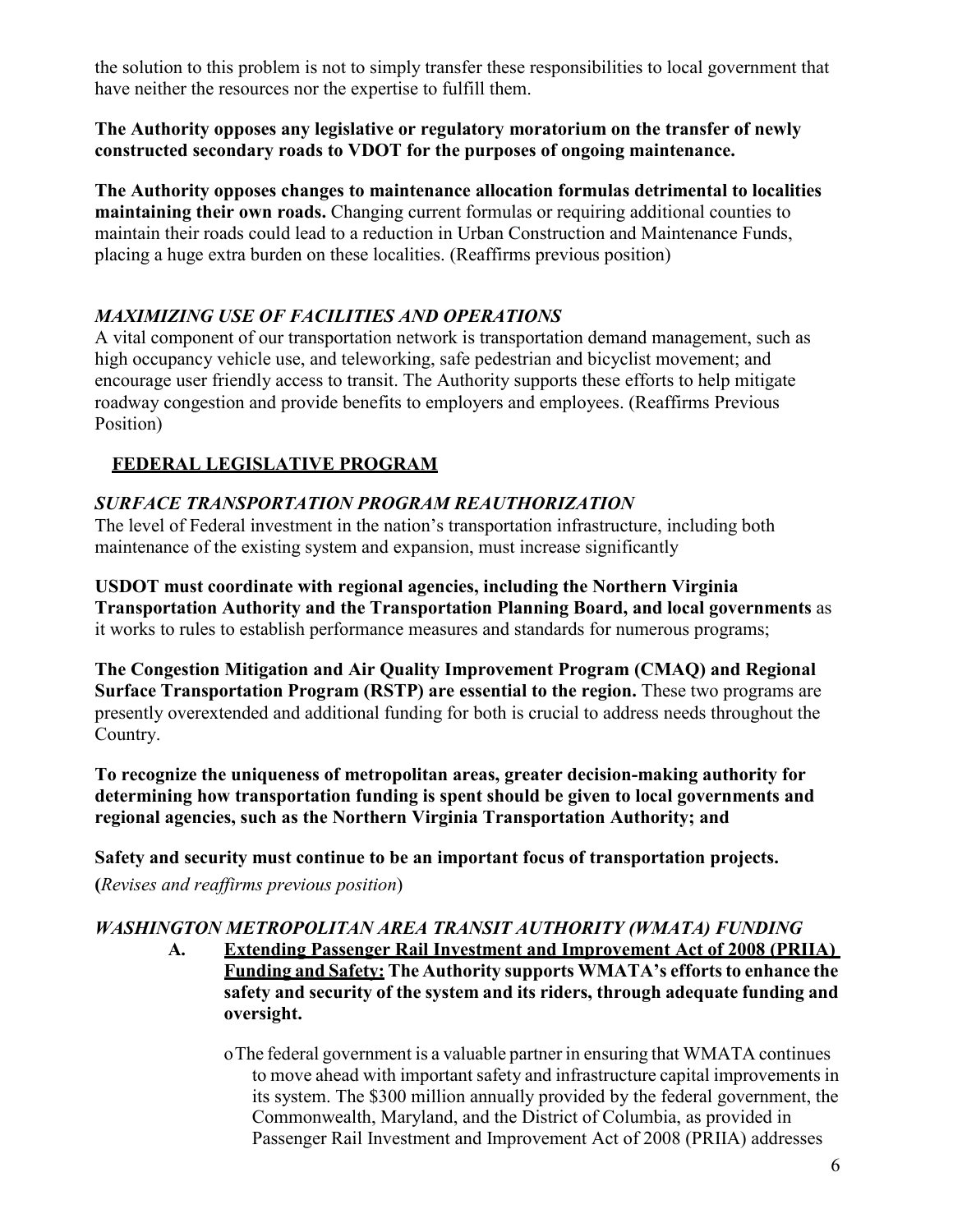urgent capital needs and is especially important as WMATA works with the federal government and its state and local jurisdictions to improve safety and state of good repair issues throughout its system.

- o This authorization, which must continue to be accompanied by annual appropriations, is especially important as WMATA works with the federal government and its state and local jurisdictions to improve safety and state of good repair issues throughout its system. (Reaffirms Previous Position)
- **B. Maximize Metrorail's Existing Infrastructure: The Authority supports continued local, regional, state and federal investment in Metro that helps accommodate additional passenger growth in Northern Virginia, which is important for the entire Commonwealth and serves federal facilities in the National Capital Region.**
	- o While focusing on safety and state of good repair, the region must also work to address the WMATA capacity needs that serve Northern Virginia residents and businesses and federal facilities. The region is projected to continue to grow over the coming decades, placing more pressure on a Metro system that is already nearing capacity.
	- o Improvements to the system's core capacity are needed to attract and accommodate additional riders. Capital and operating resources and efficiencies are critical to ensuring that these needs are addressed. (Reaffirms Previous Position)

## *VIRGINIA RAILWAY EXPRESS (VRE)*

#### **The Authority supports efforts to identify funding for operating and capital costs to sustain current service, as well as funding to address natural demand growth in the region.**

- o VRE's 2040 System Plan identified capital and operating requirements needed for the system; and the associated Financial Plan found a clear need for increased funding even without any expansion of service. While some elements of the 2040 Plan have been funded through Smart Scale and the Atlantic Gateway projects, additional funding for both capital and operating remains a critical need to sustain the current level of service and meet future demand.
- o VRE currently provides approximately 20,000 rides a day. Most of those utilizing the system are transit choice riders who would otherwise be driving on Northern Virginia's already congested roadways. VRE provides the equivalent of an additional lane on the I-95/I-395 and I-66 Corridors of Statewide Significance during peak periods with less pollution, energy consumption and accident cost from highway operation.
- $\circ$  Federal funding and cooperation is critical to the expansion of the Long Bridge, currently a significant impediment to enhancing passenger and freight rail service in the Northeast Corridor. Expanding the Long Bridge is identified in VRE's 2040 Plan.
- o The Authority urges the Federal government to complete implementation of the Positive Train Control initiative in order to improve employee and passenger safety in rail corridors used by VRE.